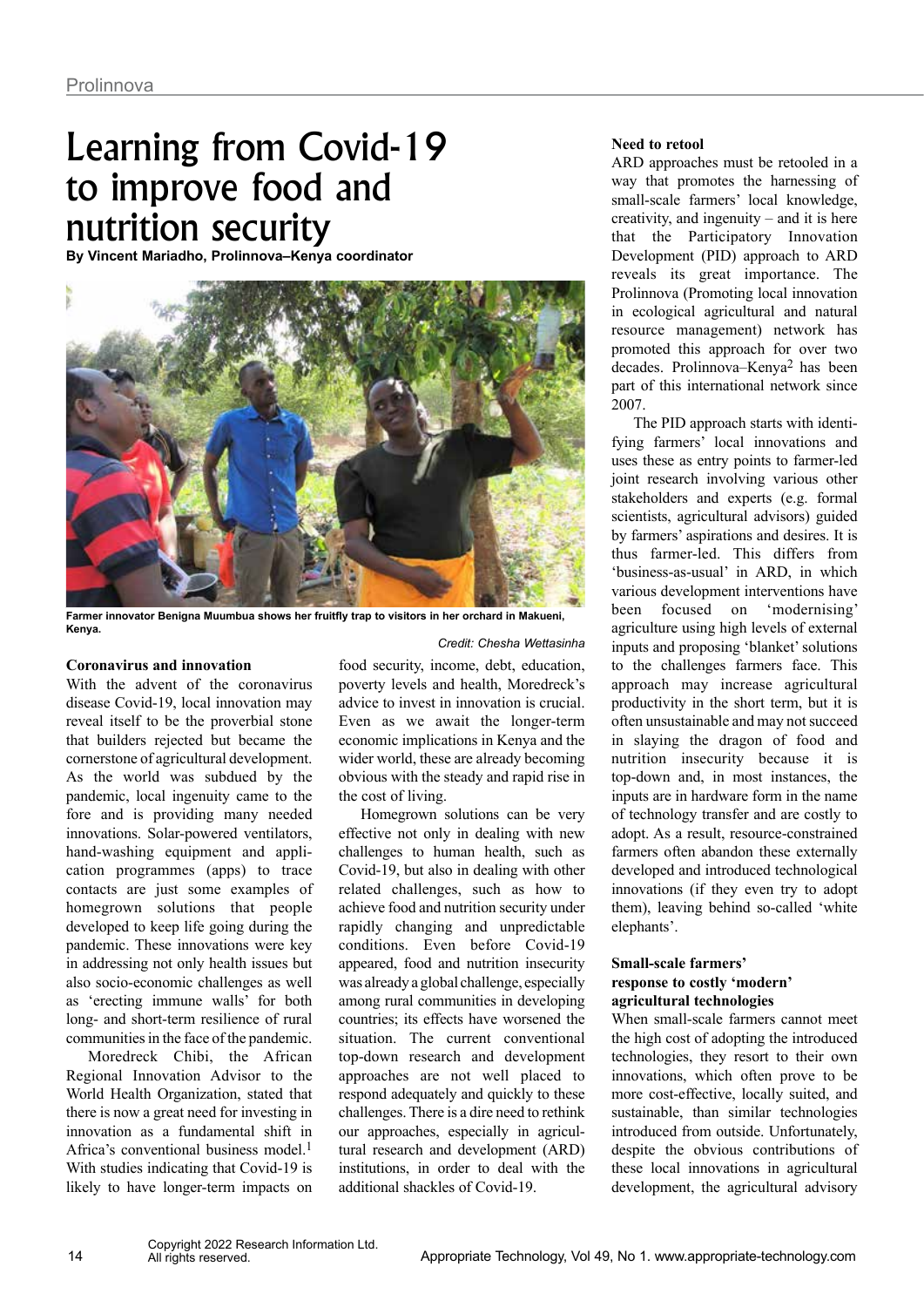services have given them little attention in the past. Some advisors perceived these practices as being ineffective, too local and unmodern. The advent of the pandemic has led to a change in attitude about this among ARD actors as they learn from the use of homegrown innovations in the fight against the pandemic and, and in this light, begin to review their conventional approach to ARD. There seems to be a growing appreciation that many of the challenges faced by small-scale farmers are areaspecific, as the farmers innovate on a local scale to survive. The farmers should be actively recognised as co-creators of knowledge, building on both traditional knowledge and on ideas (not technology hardware) coming from elsewhere.

One example of this type of local innovation is Maurice Agembo's locally fabricated chicken-egg incubator. This innovative farmer and welder in Kisumu County on Lake Victoria embarked on his innovation after being frustrated by the frequent power outages in his rural area, which left him with abortion of chicken eggs (and thus loss of his investment in an electricity-powered incubator) during every hatching cyle.

The incubator that he then developed on his own has both AC/DC options and can be powered by solar energy that stores the charge for about six hours if the main electricity supply goes off. Using his innovation, Agembo has been able to reduce the rate of abortion resulting from power outage to zero. Indeed, he now hatches chicks for community members at a cost of 0.25US\$ per egg. In addition, he buys eggs from local farmers at a cost of 0.1US\$ per egg, hatches them and then sells chicks at 0.5US\$per day-old chick, 1.5US\$ per three-week-old chick and 2.5US\$ per one-month-old chick. Even in the midst of the pandemic, he continued to increase the supply of local chicks.

#### **Dire need for a shift in intervention**

Shifting towards interventions that involve recognising and building on farmers' experiences and accumulated knowledge as well as their local technological and socio-organisational skills



**Maurice Agembo, farmer innovator in Kisumu, Kenya, showing his chicken-egg incubator.**  *Credit: Vincent Mariadho*

rather than high-external-input 'modernisation' is a sure deal for decentralised rural development, which has higher chances of sustainability when crises such as a pandemic hit. This is because most local innovations result from farmers' curiosity and ingenuity in using locally available resources in more effective ways, often in site-specific responses to various changes in climatic conditions, the state of natural resources and market demands. Some local innovations emerge out of farmers' informal experimentation (trying out different ways of doing things) in the face of new challenges – and are very specific to the prevailing issues in their environment and society. It is easier for nearby farmers to try out and adapt these innovations on their own farms, as they fit well into local practices and agroecological conditions and most or all of the resources and materials are locally sourced.

An example is Ms Benigna Muumbua's organic fruit-fly trap. Beningna is an innovator in Makueni County in Eastern Kenya, where fruit production is the predominant form of farming. She continually faced the challenge of fruit-fly invasion in her orchard. When she purchased conventional external inputs to control the fruit flies, this made her costs of production very high. She therefore decided to make a concoction of local ingredients

to make a fruit-fly trap. The concoction was improved in farmer-led joint experimentation involving stakeholders from the Ministry of Agriculture, research organisations, NGOs, the County Administration and extension service, farmer organisations, community members and the Prolinnova–Kenya network coordinator. Benigna's innovation is paying off, as she no longer needs to worry about fruit-fly damage and she need not make expenditures for agrochemicals. Covid-19 did not affect her fruit production system.

### **Sustainability of local innovation processes**

Local innovation is not a theory, but it has taken the coronavirus pandemic to open people's eyes to recognise its existence and efficacy. The pandemic is making ARD actors in government institutions see the opportunity in seeking local solutions – also to the problems brought about by the pandemic – in the many homegrown innovations that small-scale farmers are developing on their own initiative. Building on these local capacities is what needs to be scaled up through wider application of the PID approach. Achieving the sustainability offered by local innovation processes calls for integrating experiential and participatory learning methods within the rank and file of all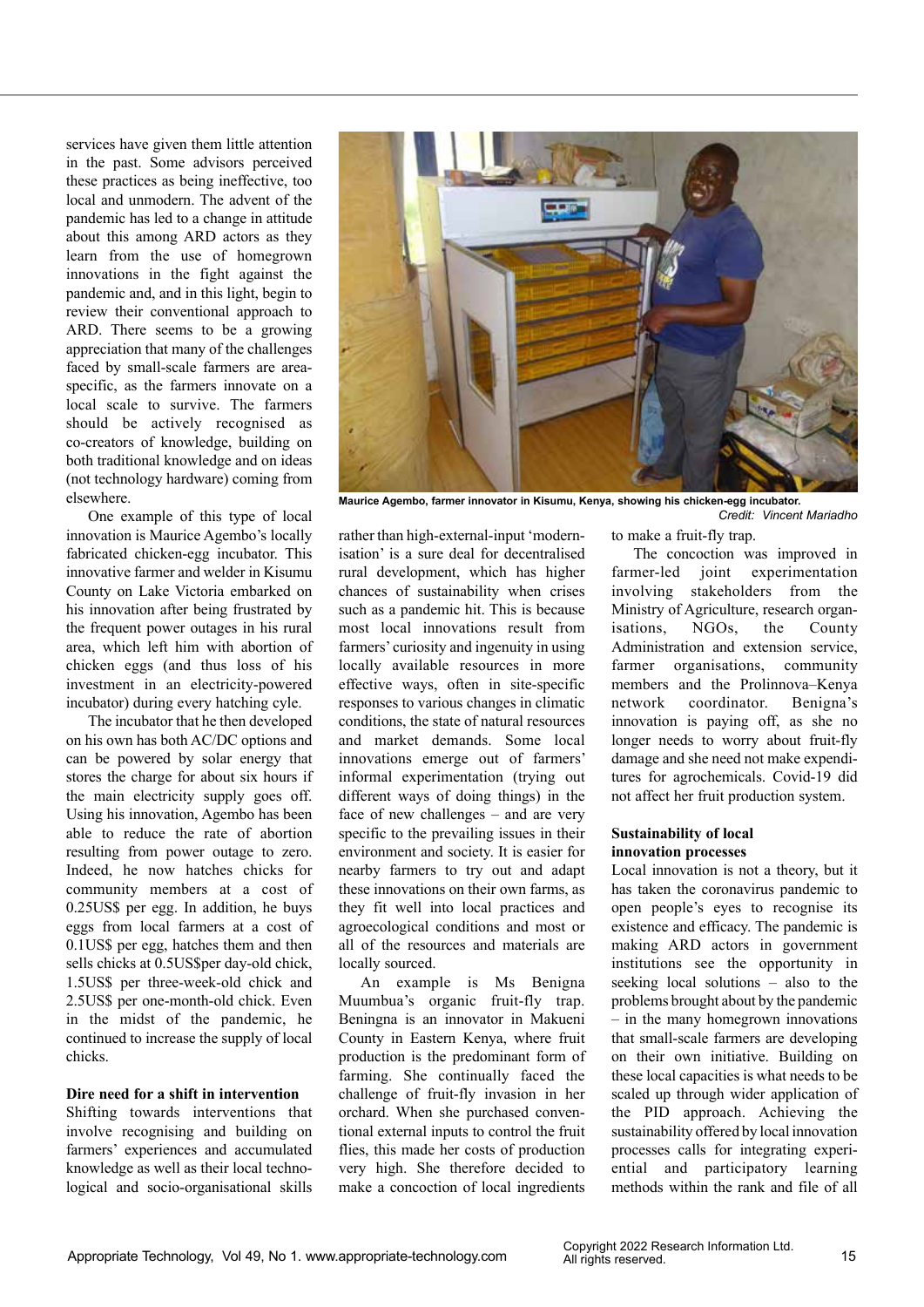institutions of ARD, such as agricultural research organisations and advisory services, farmers' groups and all other actors concerned with food and nutrition security.

It also calls for collaboration between learning institutions at all levels with communities of practice and other development partners to establish linkages between students and farmer innovators, as a way of moulding future development professionals who are open to engaging with small-scale farmers in PID. This would also contribute toward greater recognition by academics and formal researchers of the important role played by small-scale farmers in co-creating agricultural knowledge.

These ARD actors should also encourage and support initiatives aimed at documenting, sharing and spreading local innovations, innovativeness and PID processes to show appreciation of the invaluable contributions of smallscale farmers in keeping the country well fed and healthy. Within Prolinnova–



**Benigna Muumbua with her fruitfly trap; looking on are (from the right) her husband John Musumbi, Prolinnova-Kenya coordinator Vincent Mariadho and Makueni Local Steering Committee Chair Daniel Muia.** 

*Credit: Pas Negesa*

Kenya, we have found that such initiatives can easily continue despite the Covid-19 pandemic, especially by using mobile phones in the documentation of local innovation and PID processes.

*1 https://www.scidev.net/sub-saharanafrica/news/covid-19-could-bespringboard-for-african-innovations/ 2 www.prolinnova.net/kenya*

# Recognising farmer innovation in water management in northern Senegal

**By Oumy Ndiaye, Project Officer, AgriBio Services/Prolinnova–Sénégal & Abdel-Karim Ali Mahamane, Prolinnova Subregional Coordinator for West & Central Africa.**

Under the umbrella of Prolinnova– Senegal, the NGO AgriBio Services, based in Thiès, organised a day of experience sharing as part of the celebration of Prolinnova's "International Farmer Innovation Day" (IFID) on 29 November 2021. It brought together 11 male and 8 female innovators active in Proli-GEAFaSa (French acronym for "Promoting local innovation in water management in family farming in the Sahel"), a 3-year project funded by Misereor (Germany) and implemented in Burkina Faso and Senegal. This project promotes innovation and participatory innovation development in water management led by family farmers in a context of climate change and water scarcity.

The event was hosted by the municipality of Ross Béthio in the Saint Louis

Region in northern Senegal and was held on the grounds of the Dagana Departmental Delegation of SAED (*Société Nationale d'Aménagement et d'Exploitation des Terres du Delta du Fleuve Sénégal et des Vallées du Rivière Sénégal et de la Falémé*). This is a state company with the mandate to promote development of irrigated farming on the southern bank of the Senegal River and in the Falémé Valley.

The IFID celebration attracted diverse stakeholders in agriculture: people from farmer organisations, local authorities, agricultural advisory services and governmental institutions of agricultural research and education. A highly participatory approach was taken to make it possible for innovative farmers to meet on the same level with the other stakeholders and to explain

their innovations and challenges in terms of managing water for farming.

## **Innovation Fair**

The farmers presented their innovations through posters at individual stands in a small innovation fair. All 19 innovations were somehow related to water management in agriculture. They included an innovation by the Dieuleuss Thiagar Farmer Group, which grows rice in an irrigation system set up by SAED, using pumps run on electricity. The farmers saw that the irrigation water drained from the plots was diverted to the ocean and thus wasted. They therefore suggested using a diesel pump to re-introduce the drainage water into the main irrigation canal so that the water could be re-used and energy costs could be reduced. SAED welcomed this